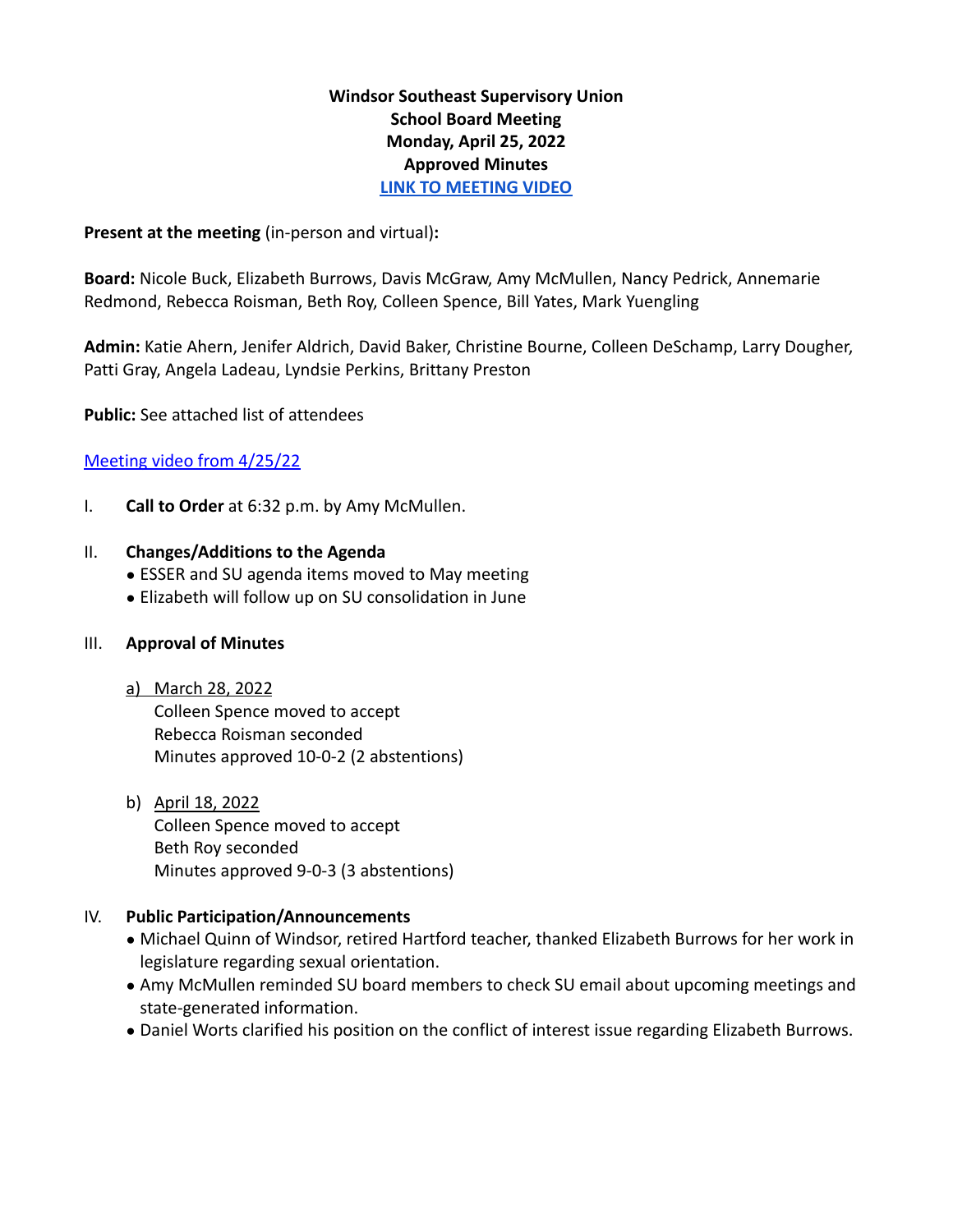# V. **Superintendent's Report [\(Link to Superintendent's](https://drive.google.com/file/d/1kOHTfZMaoka4lNlPDmRVNKlCLA-Wpvdp/view?usp=sharing) Report)**

- a) Four Equity Audit Proposals were returned; SU is partnering with Springfield to secure a better price from auditor. The decision was made to select three members—one member from each of the local districts—and a couple task force members.
- b) Teacher and at-will individual contracts were due back April 15; there were a couple requests for extensions, which were granted. Support Staff contracts are due back April 30.
- c) Last day of school is a noon dismissal on June 17.
- d) SU Financials: Central Office ~\$33,000 surplus; Special Ed ~\$22,000 surplus; Early Ed ~\$102,000 surplus; total SU surplus \$157,813. Special Ed expenditure report to be added but will likely end with modest surplus; normally used formula will likely be used to credit.
- e) Equity & Anti-Racism Task Force will meet before the end of the year. David will send out information to help prioritize Action Steps. Mary Gannon's work is promising at the SU level. They're trying to establish board dates now, so board members should complete Doodle poll. The training series is specifically for the board but any educators and members of the public can attend, after dates are established for the board.

# VI. **Items for Discussion**

- a) Administrative Salaries: Bill Yates asked for approval of the board to investigate the issue; added to Items for Action. David will activate the negotiating committee with Bill's lead.
- b) Community Forum: It was confirmed that it would be better to do at the local level and will accommodate both a virtual and in-person audience. The board discussed topics that will be relevant to the SU versus individual districts, what the board is and does, and how to communicate the Strategic Plan. The board is seeking at least three volunteers to look at dates and location for forum. Davis McGraw will arrange for Windsor-On-Air to assist.
- c) Finance & Operations presented by Larry Dougher, who discussed mission; human resources regarding payroll processing and digital time cards (training is available), which has improved efficiency and accountability; buildings and grounds (next is Weathersfield, May 19; SU featured by Efficiency Vermont for optimal air-quality standards); business services: all budgets adopted and passed, reconciliation of food balances, cross-training with AP, eFinance difficulties; food services: community dinners on May 25; free breakfast/lunch in flux—watching in legislature; IT services: bullpen format, PowerSchool +SNAP (nursing software), camera roll-out; moving forward: slide was presented with the names of all personnel for business services, building and grounds, human resources, food services, and IT services. WSESU thanked and congratulated individuals on their retirements.
- d) Equity Work Update: David emphasized being diligent about Doodle poll and meetings.
- e) FY23 Calendar (release days and other issues): Four rather than eight noon-release days for 2022-23: Oct 7, December 5, February 7, and May 5. Legislature pushing for universal calendars.
- f) Policies
	- Second Reading of C14: Policy on Section 504 and ADA Grievance Protocol for Students & Staff: boilerplate, required by law; actual names and emails will be removed and prepared for final reading for May meeting
	- Review of C8: Policy on Pupil Privacy Rights: Bill Yates expressed concern about the policy being overly complicated and confusing. Amy McMullen agreed to discuss the matter with a policy person at VSBA and bring it back in May.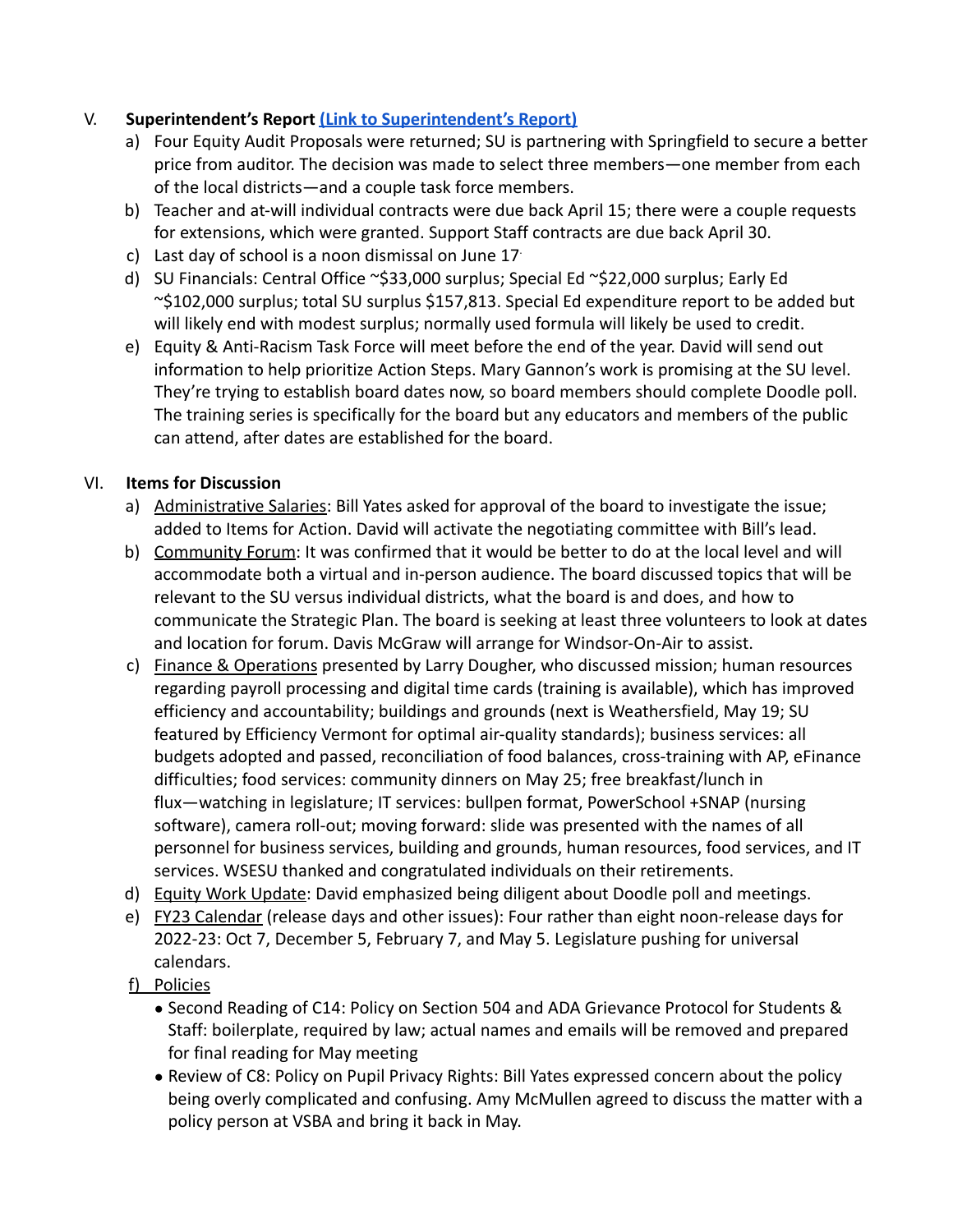### VII. **Items for Action**

- a) Interim Superintendent Interview Process (for July 1, 2022 until June 30, 2023): Designate Board Member and Administrator to collect materials and set dates: Jenifer Aldrich will work with Elizabeth Burrows to develop questions and set dates and times for the interviews, and get input and feedback from other board members, teachers and staff.
- b) To appoint a committee to review Equity Proposals: David will reach out to all board members from each district for volunteers.
- c) To set up a committee to review administrative salaries:
	- Nancy Pedrick moved to authorize Bill Yates and the negotiating team to work on the structure.
	- Rebecca Roisman seconded.
	- The motion passed unanimously.
- d) To authorize funds for the VSBA consultant: tabled until May meeting.

### VIII. **Setting the Next Agenda**

- Hiring policy
- VSA policy C28
- Curriculum updates
- Summer Academy
- Update on meeting dates for equity proposals committee and community forums; and identifying someone from VSBA.

### IX. **Executive Session (VSA.T11 Section 313) if needed**: None needed

### X. **Adjournment**

Colleen Spence moved to adjourn Mark Yuengling seconded Passed unanimously; meeting adjourned at 9:21 p.m.

Respectfully Submitted,

Rachel Navaro